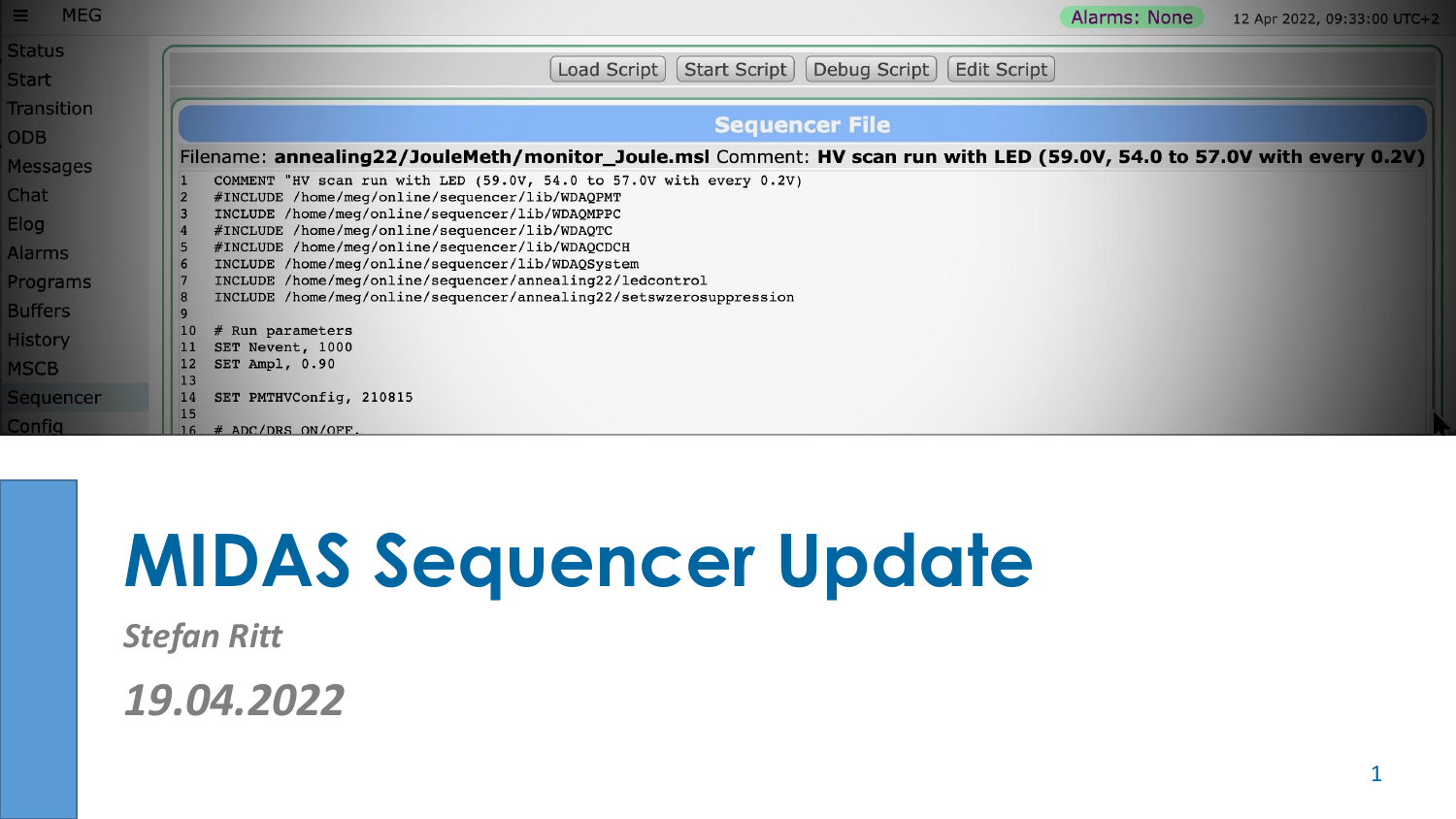#### **Math added**



Credits: https://github.com/codeplea/tinyexpr

2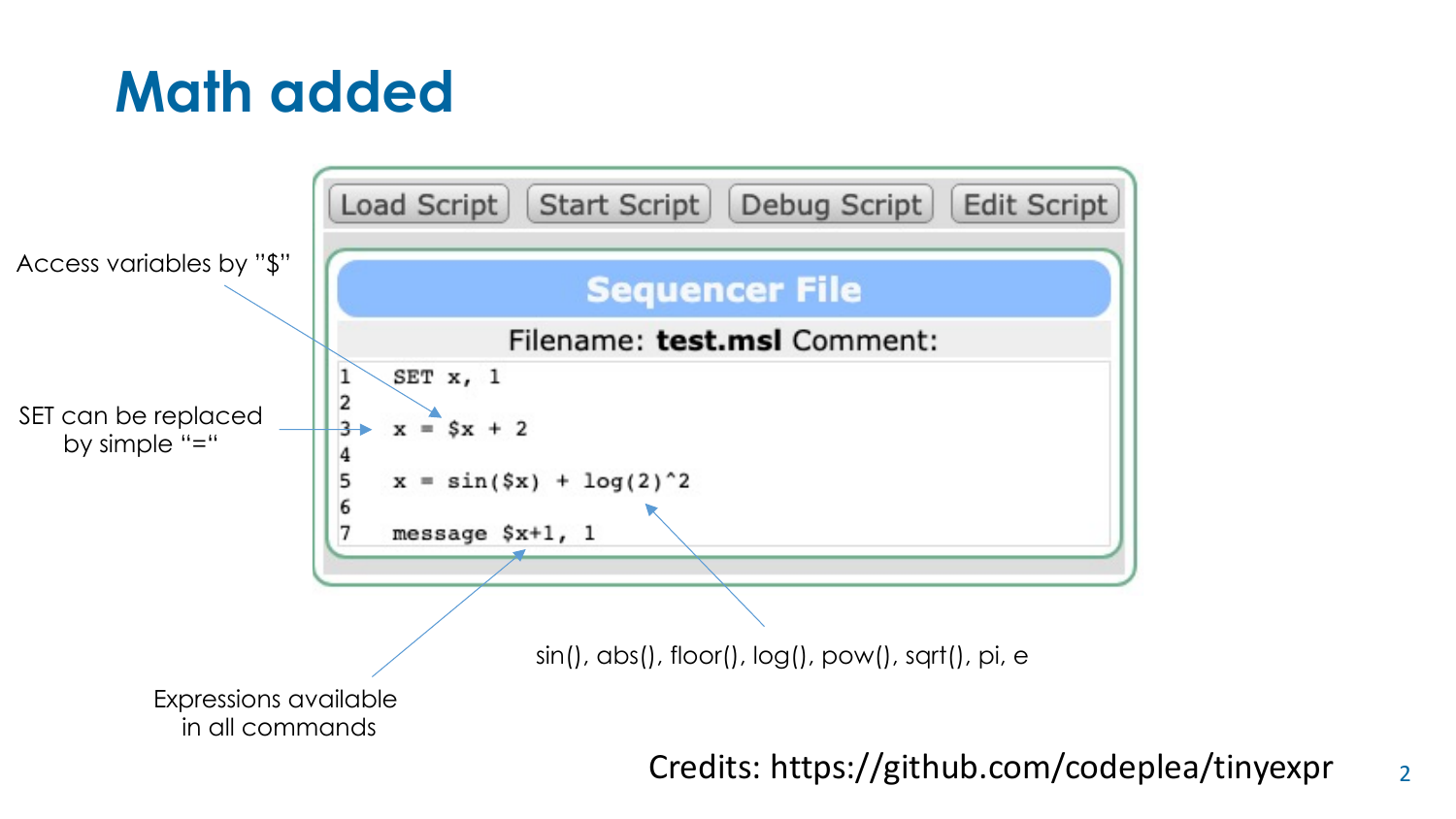### **BREAK for loops**

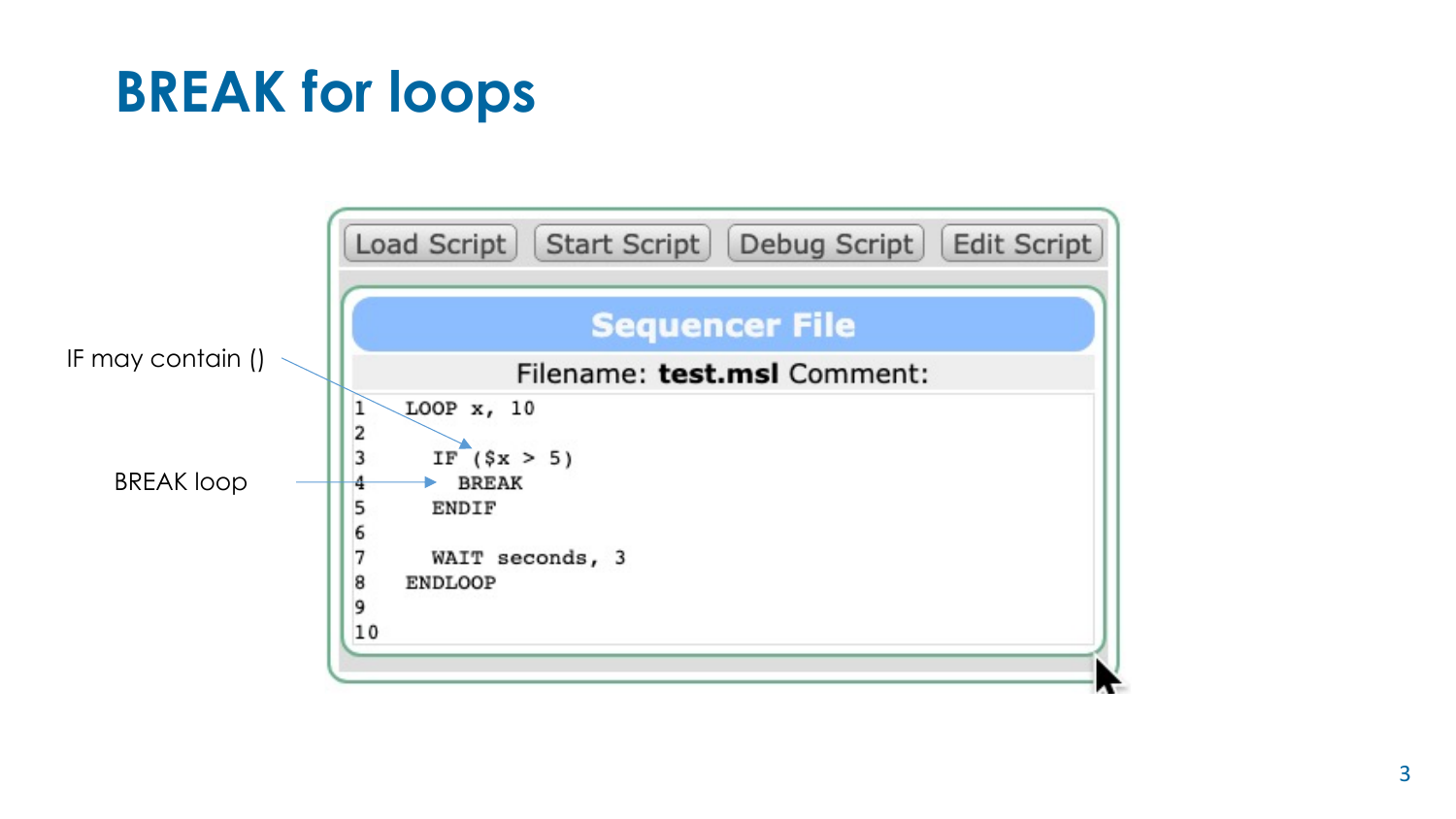#### **Array variables**

LOOP i, 10  $a[$i-1] = $i$ ENDLOOP ODBCREATE /Equipment/Test/Array, FLOAT, 10 ODBSET /Equipment/Test/Array, a Loop variables run from 1…n Array indices run from 0…n-1

New command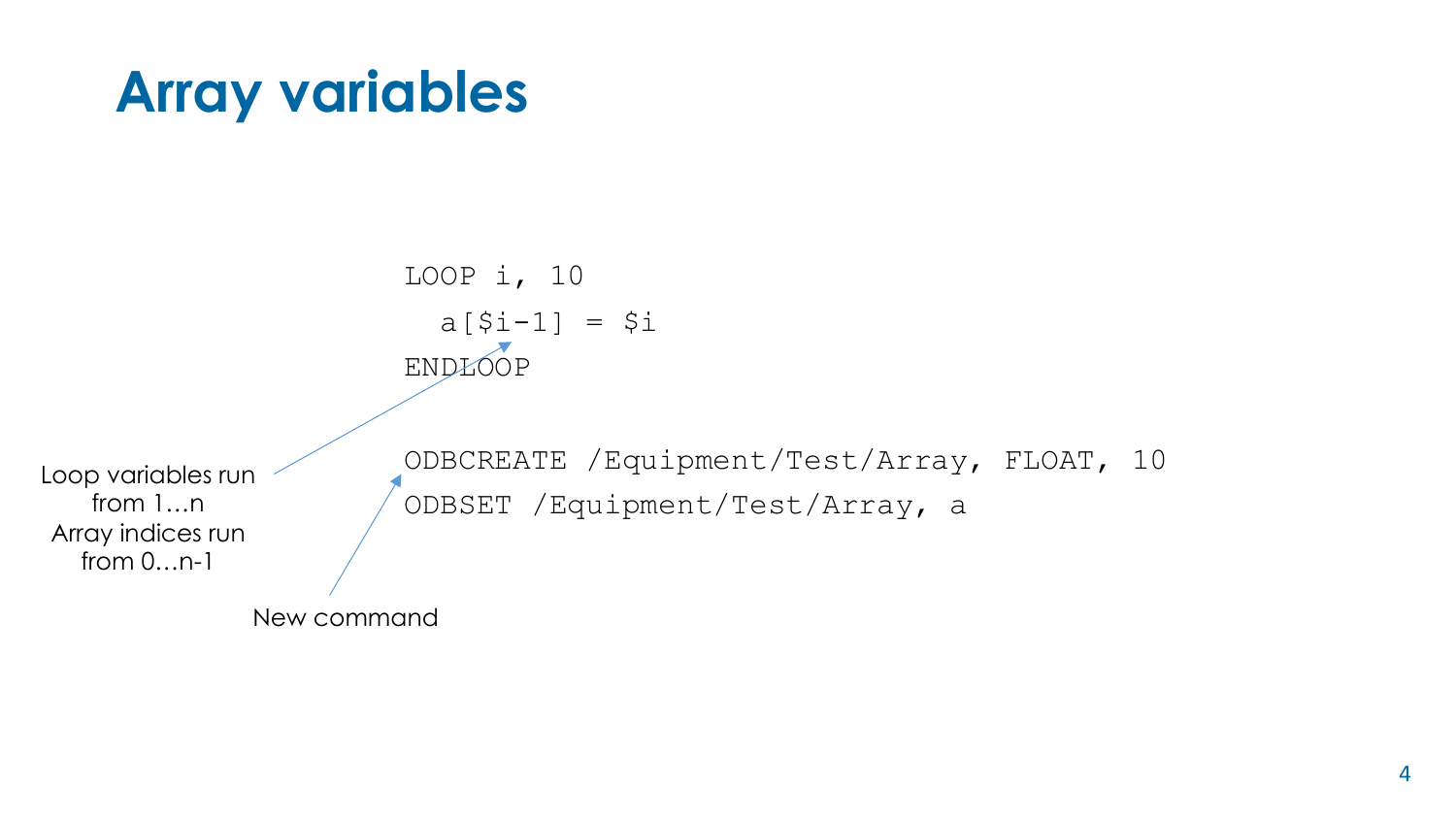#### **MSG to produce midas messages**

| Stop after current run   Stop immediately |                                                                            |  | Pause          |  |  |  |
|-------------------------------------------|----------------------------------------------------------------------------|--|----------------|--|--|--|
|                                           | <b>Progress</b>                                                            |  |                |  |  |  |
| Loop: [10/10]                             |                                                                            |  |                |  |  |  |
| Wait: $[0/3 s]$                           |                                                                            |  |                |  |  |  |
|                                           | <b>Sequencer File</b>                                                      |  |                |  |  |  |
|                                           | Filename: test.msl Comment:                                                |  |                |  |  |  |
| LOOP x, 10<br>1                           |                                                                            |  |                |  |  |  |
| WAIT seconds, 3<br>2<br>3                 |                                                                            |  |                |  |  |  |
| 4                                         | MSG "Loop counter is \$x"                                                  |  |                |  |  |  |
| 5<br><b>ENDLOOP</b><br>6                  |                                                                            |  |                |  |  |  |
| 7                                         |                                                                            |  |                |  |  |  |
|                                           |                                                                            |  |                |  |  |  |
|                                           | <b>Messages</b>                                                            |  |                |  |  |  |
| 11:06:40.153                              | [Sequencer, INFO] Loop counter is 9                                        |  |                |  |  |  |
| 11:06:36.111                              | [Sequencer, INFO] Loop counter is 8                                        |  |                |  |  |  |
| 11:06:32.175                              | [Sequencer, INFO] Loop counter is                                          |  | $\overline{7}$ |  |  |  |
| 11:06:28.152<br>11:06:24.113              | [Sequencer, INFO] Loop counter is 6                                        |  |                |  |  |  |
| 11:06:20.159                              | [Sequencer, INFO] Loop counter is 5<br>[Sequencer, INFO] Loop counter is 4 |  |                |  |  |  |
| 11:06:16.118                              | [Sequencer, INFO] Loop counter is 3                                        |  |                |  |  |  |
| 11:06:12.168                              | [Sequencer, INFO] Loop counter is 2                                        |  |                |  |  |  |
| 11:06:08.114                              | [Sequencer, INFO] Loop counter is 1                                        |  |                |  |  |  |
| 11:03:47.135                              | [Sequencer, TALK] Sequencer is finished.                                   |  |                |  |  |  |
|                                           |                                                                            |  |                |  |  |  |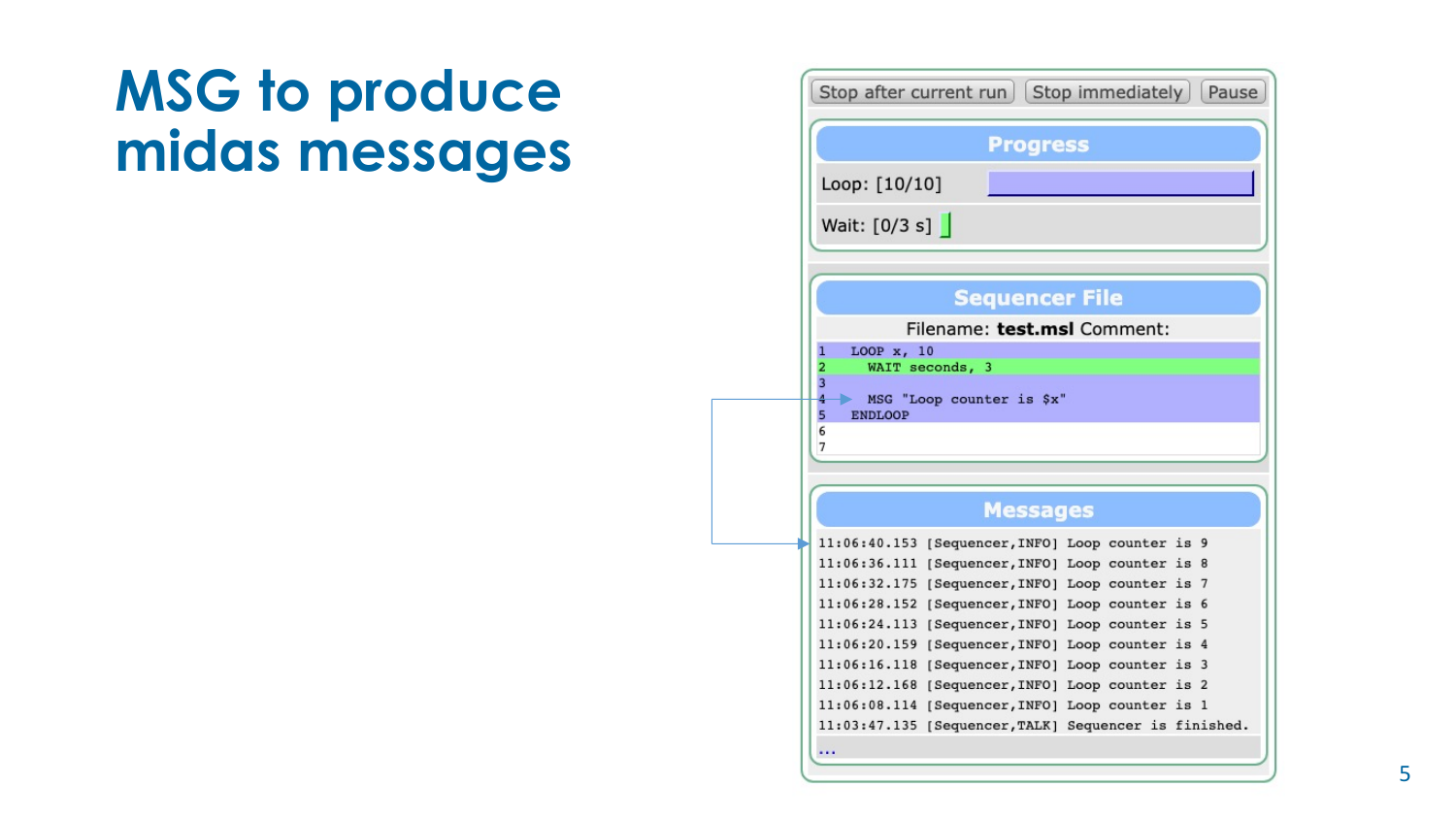### **ODBSAVE / ODBLOAD**

▸ ODBLOAD used already to replace many ODBSET …

▸ ODBSAVE /Equipment/…/Result file.odb

- Can be used to save measurement results or snapshots of MPPC currents for example
- Works with .odb, .xml and .json files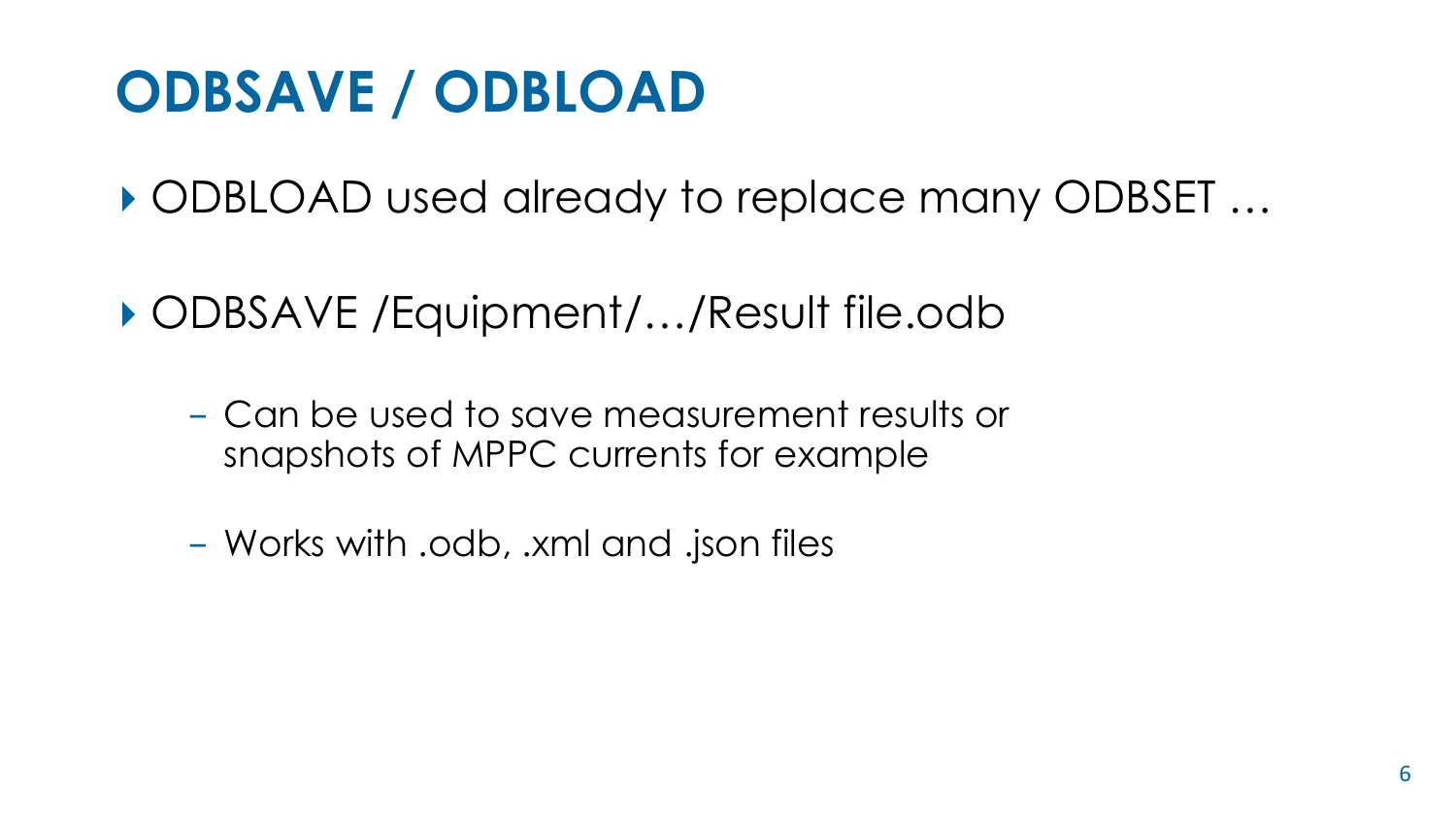# **Full Example I-V curve**

#### result.json

```
{
 "Output" : 50.9,
 "Current" : [ 
    5.6, 6.4, 7.5, 12.8, 54.3, 
   78.2, 125.7, 175.5, 273.4, 389.5 ],
 "Voltage" : [ 
    50, 50.1, 50.2, 50.3, 50.4,
    50.5, 50.6, 50.7, 50.8, 50.9 ],
 "Input" : 389.5
}
```

| Stop after current run   Stop immediately   Pause                                                                                         |  |  |  |  |
|-------------------------------------------------------------------------------------------------------------------------------------------|--|--|--|--|
| <b>Progress</b>                                                                                                                           |  |  |  |  |
| Loop: [4/10]                                                                                                                              |  |  |  |  |
| Wait: [3/3 s]                                                                                                                             |  |  |  |  |
|                                                                                                                                           |  |  |  |  |
| <b>Sequencer File</b>                                                                                                                     |  |  |  |  |
| Filename: test.msl Comment:                                                                                                               |  |  |  |  |
| $n = 10$<br>1                                                                                                                             |  |  |  |  |
| 2<br>3<br>ODBCREATE /Equipment/Test/Variables/Voltage, FLOAT, \$n<br>4<br>ODBCREATE /Equipment/Test/Variables/Current, FLOAT, \$n<br>5    |  |  |  |  |
| 6<br>$v = 50$<br>7<br>step size = $0.1$<br>8<br>9                                                                                         |  |  |  |  |
| LOOP $i$ , $Sn$<br>10<br>ODBSET /Equipment/Test/Variables/Voltage[\$i-1], \$v<br>11<br>ODBSET /Equipment/Test/Variables/Output, \$v<br>12 |  |  |  |  |
| MSG "Measure \$v volts"<br>13<br>14<br>WAIT seconds, 3                                                                                    |  |  |  |  |
| 15<br>ODBGET /Equipment/Test/Variables/Input, current<br>16<br>17                                                                         |  |  |  |  |
| 18<br>ODBSET /Equipment/Test/Variables/Current[\$i-1], \$current<br>19                                                                    |  |  |  |  |
| 20<br>$v = $v + $step size$<br>21<br><b>ENDLOOP</b>                                                                                       |  |  |  |  |
| 22<br>23<br>ODBSAVE /Equipment/Test/Variables, result.json<br>24                                                                          |  |  |  |  |
|                                                                                                                                           |  |  |  |  |
|                                                                                                                                           |  |  |  |  |
| <b>Messages</b>                                                                                                                           |  |  |  |  |
| 11:51:53.195 [Sequencer, INFO] "Measure 50.300000 volts"<br>11:51:49.145 [Sequencer, INFO] "Measure 50.200000 volts"                      |  |  |  |  |
| $11.51.45$ $193$ (Sequencer INFO) "Measure 50 100000 $\text{vol} + \text{e}$ "                                                            |  |  |  |  |

11:51:41.977 [Sequencer, INFO] "Measure 50 volts"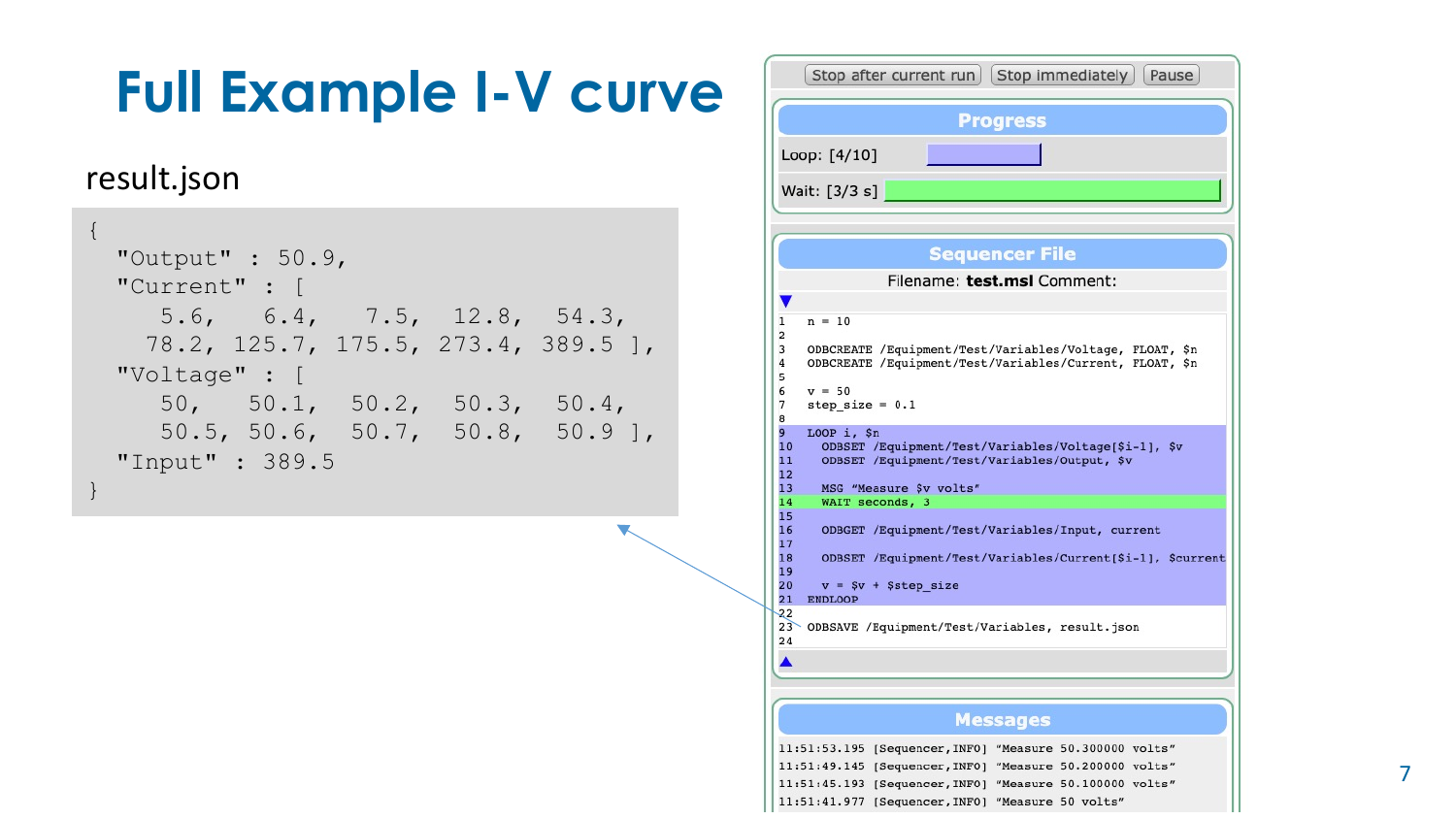# **Debugging Scripts**

Variables Variables

|                              | Debug Script<br>Load Script   Start Script<br><b>Edit Script</b> |  |  |  |  |
|------------------------------|------------------------------------------------------------------|--|--|--|--|
|                              | <b>Sequencer File</b>                                            |  |  |  |  |
| Filename: test.msl Comment:  |                                                                  |  |  |  |  |
| 1<br>$\overline{2}$          | $n = 10$                                                         |  |  |  |  |
| 3                            | ODBCREATE /Equipment/Test/Variables/Voltage, FLOAT, \$n          |  |  |  |  |
| $\overline{\mathbf{4}}$<br>5 | ODBCREATE /Equipment/Test/Variables/Current, FLOAT, \$n          |  |  |  |  |
| 6                            | $v = 50$                                                         |  |  |  |  |
| 7                            | step size = $0.1$                                                |  |  |  |  |
| 8                            |                                                                  |  |  |  |  |
| 9                            | LOOP i, \$n                                                      |  |  |  |  |
| 10                           | ODBSET /Equipment/Test/Variables/Voltage[\$i-1], \$v             |  |  |  |  |
| 11<br>12                     | ODBSET /Equipment/Test/Variables/Output, \$v                     |  |  |  |  |
| 13                           | MSG "Measure \$v volts"                                          |  |  |  |  |
| 14                           | WAIT seconds, 3                                                  |  |  |  |  |
| 15                           |                                                                  |  |  |  |  |
| 16                           | ODBGET /Equipment/Test/Variables/Input, current                  |  |  |  |  |
| 17                           |                                                                  |  |  |  |  |
| 18                           | ODBSET /Equipment/Test/Variables/Current[\$i-1], \$current       |  |  |  |  |
| 19                           |                                                                  |  |  |  |  |
| 20                           | $v = $v + $step size$                                            |  |  |  |  |
| 21                           | ENDLOOP                                                          |  |  |  |  |
| 22                           |                                                                  |  |  |  |  |
| 23                           | ODBSAVE /Equipment/Test/Variables, result.json                   |  |  |  |  |
| 24                           |                                                                  |  |  |  |  |

| Resume<br>Stop after current run   Stop immediately<br>Step Over |                                                            |  |  |  |  |
|------------------------------------------------------------------|------------------------------------------------------------|--|--|--|--|
|                                                                  | <b>Variables</b>                                           |  |  |  |  |
| current                                                          | 0                                                          |  |  |  |  |
| n                                                                | 10                                                         |  |  |  |  |
| v                                                                | 50                                                         |  |  |  |  |
| step_size                                                        | 0.100000                                                   |  |  |  |  |
| i                                                                | $\mathbf{1}$                                               |  |  |  |  |
|                                                                  |                                                            |  |  |  |  |
|                                                                  | <b>Progress</b>                                            |  |  |  |  |
| Sequence is paused                                               |                                                            |  |  |  |  |
| Loop: [1/10]                                                     |                                                            |  |  |  |  |
|                                                                  |                                                            |  |  |  |  |
|                                                                  | <b>Sequencer File</b>                                      |  |  |  |  |
|                                                                  | Filename: test.msl Comment:                                |  |  |  |  |
|                                                                  |                                                            |  |  |  |  |
| 11                                                               | ODBSET /Equipment/Test/Variables/Output, \$v               |  |  |  |  |
| 13<br>14<br>15                                                   | 12<br>MSG "Measure \$v volts"<br>WAIT seconds, 3           |  |  |  |  |
| 16<br>17                                                         | ODBGET /Equipment/Test/Variables/Input, current            |  |  |  |  |
| 18                                                               | ODBSET /Equipment/Test/Variables/Current[\$i-1], \$current |  |  |  |  |
| 19<br>20<br>21<br><b>ENDLOOP</b>                                 | $v = $v + $step size$                                      |  |  |  |  |
| 22<br>23<br>24                                                   | ODBSAVE /Equipment/Test/Variables, result.json             |  |  |  |  |